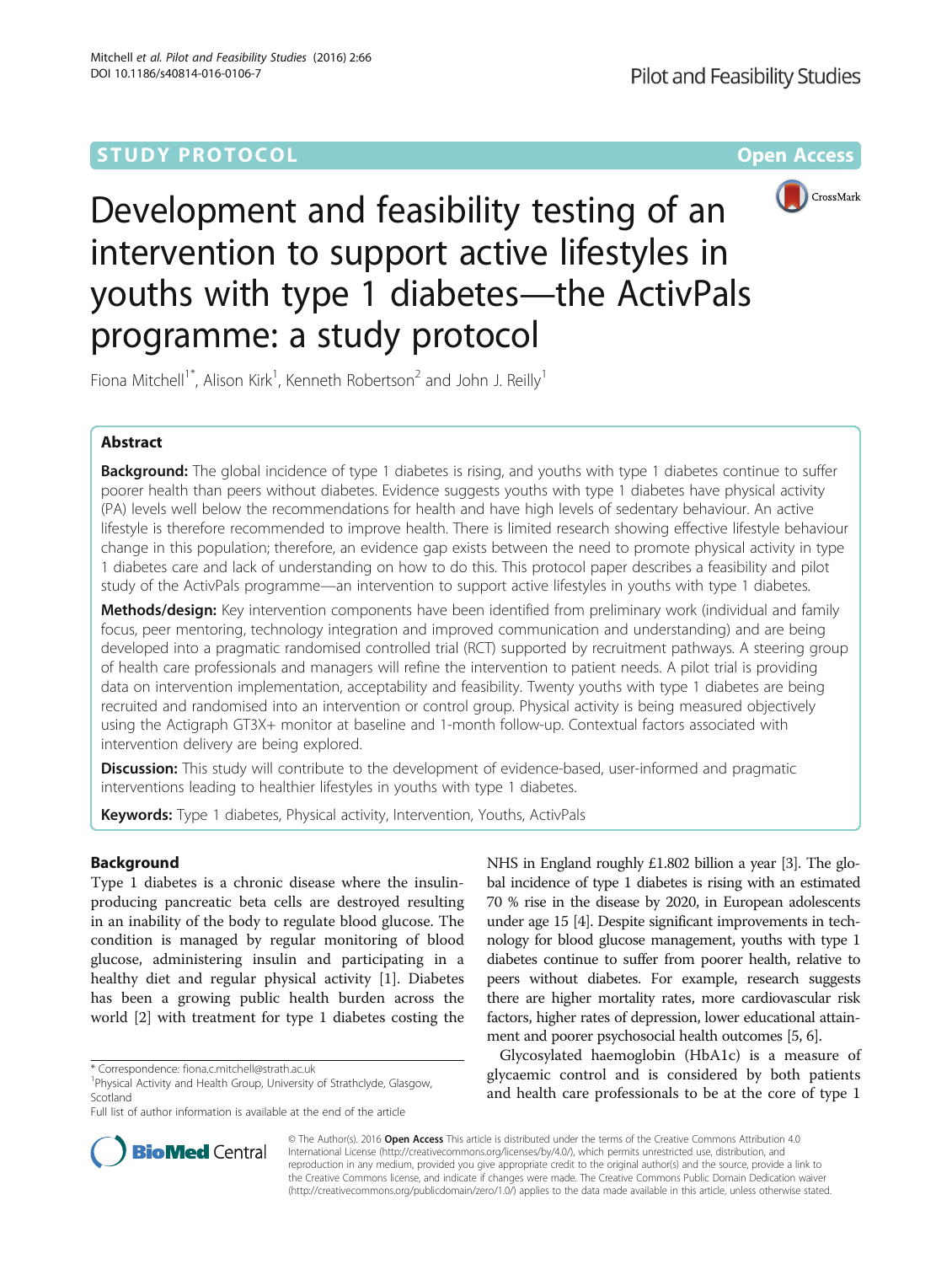<span id="page-1-0"></span>diabetes management [\[7\]](#page-9-0). HbA1c is an important marker for risk of developing micro- or macrovascular complications of diabetes (such as retinopathy, nephropathy, cardiovascular disease and cerebrovascular disease) [\[8](#page-9-0)]. Diabetic complications develop as a result of chronic hyperglycaemia which causes damage to tissues and can develop as early as 2 years from diagnosis [\[9\]](#page-9-0). Improving HbA1c is therefore a priority for youths with type 1 diabetes.

There is now a small body of evidence which suggests regular physical activity (PA) can significantly reduce HbA1c levels in individuals with type 1 diabetes [[7, 10](#page-9-0), [11\]](#page-9-0). This builds on the prolific evidence showing the positive physical and psychological benefits of regular PA in childhood and adolescence [[12\]](#page-9-0). Regular physical activity is therefore recommended in clinical guidelines as one of the core elements of good type 1 diabetes management [[13\]](#page-9-0). Despite appreciation for the benefits of physical activity, evidence suggests youths with type 1 diabetes are less physically active than peers without diabetes [[14](#page-9-0)–[16\]](#page-9-0). For example, a recent study [[16](#page-9-0)] found that young people with type 1 diabetes aged 7–9 and 12–14 years spent on average 78 % (10.2 h/day) of the waking day sedentary and 43 min/day participating in moderate to vigorous PA. Sedentary behaviour is a distinct class of behaviours (i.e. sitting, watching television, playing video games) that is characterised by little physical movement and low energy expenditure [\[17](#page-9-0)]. Only two of the 40 participants in the study achieved minimum guidelines of PA participation of 60 min moderate to vigorous intensity PA (MVPA) on each accelerometer wear day, and 19/40 did not achieve 60 min of MVPA on any day. As PA levels are well below the recommendations for health and sedentary behaviour is high in youths with type 1 diabetes, there is clearly a need for intervention studies to support this population to lead an active lifestyle.

Whilst there have been a variety of published intervention studies with youths with type 1 diabetes, there are limitations with this work. For example, interventions have not been based on behavioural change theories [[10](#page-9-0), [18\]](#page-9-0), have uncontrolled designs [\[19, 20\]](#page-9-0), or consist of a very structured supervised intervention design (e.g. using supervised structured exercise classes in the intervention) [\[20](#page-9-0)–[24](#page-10-0)]. Whilst short-term changes in PA might be evident with such supervised settings, often, the PA behaviour reverts back to pre-intervention levels when the supervised intervention is removed [\[25](#page-10-0)]. No study has been conducted, to our knowledge, which is theoretically based, adopts a randomised controlled design and has been tailored to young people and families with type 1 diabetes to support long-term lifestyle behaviour change. As such, there is a need for new, higher quality (evidence informed and theoretically based) interventions, which are developed using the UK Medical Research Council (MRC) framework [\[26\]](#page-10-0).

The MRC framework for evaluating complex interventions will be used as the basis for this research [\[26\]](#page-10-0). The framework strongly advises carrying out feasibility and pilot work prior to running a full-scale trial; therefore, in keeping with phases 1 and 2 of the MRC framework, this study proposes to examine the feasibility of recruitment, retention and acceptability of an RCT PA intervention for youths with type 1 diabetes (see Fig. 1). This study

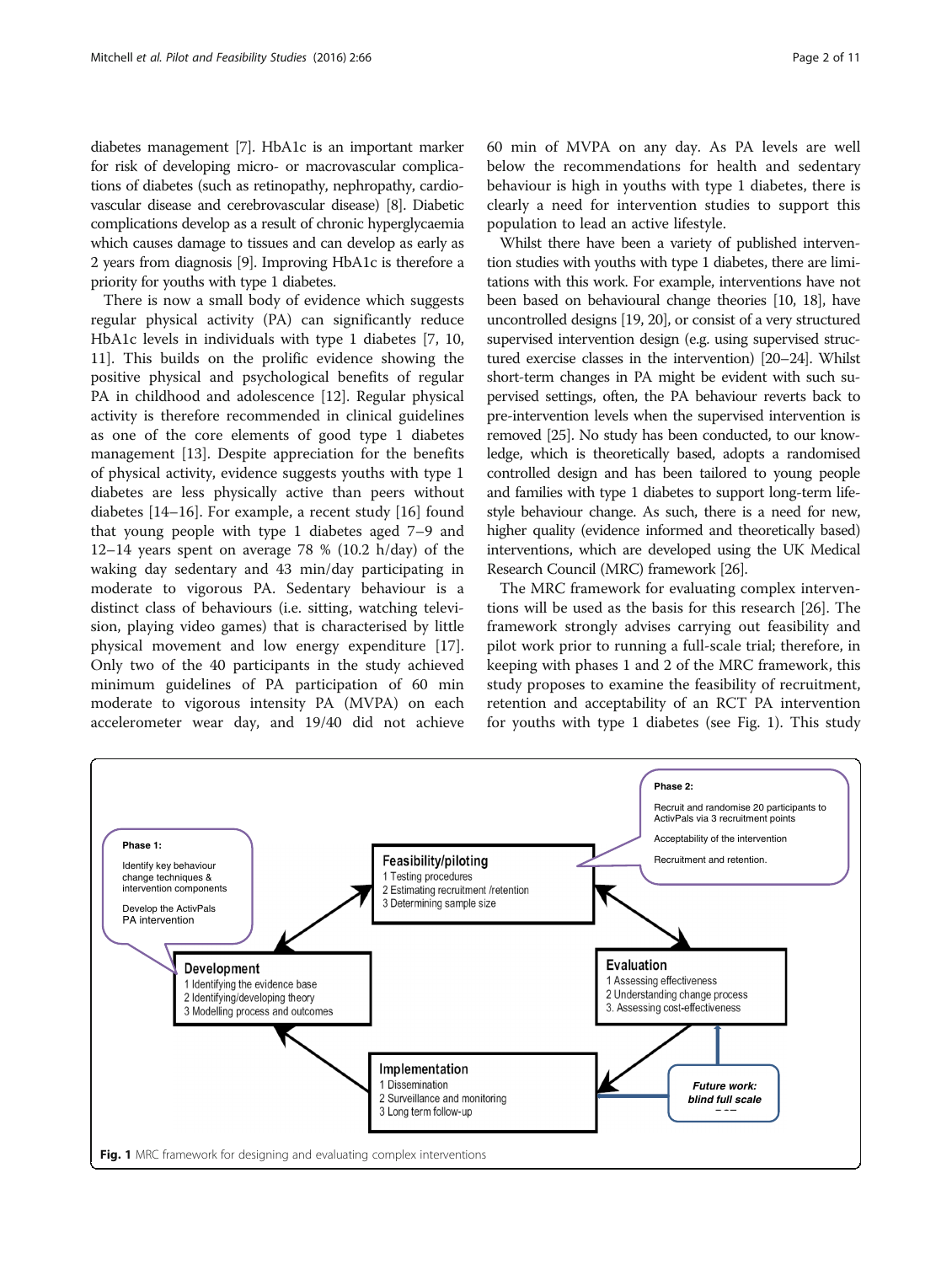<span id="page-2-0"></span>aims to (1) develop a theoretically based tailored lifestyle intervention (ActivPals programme) to support active lifestyles for youths with type 1 diabetes and to (2) explore the feasibility of delivering this intervention. The ActivPals programme is being developed from previous work with youths with type 1 diabetes, which highlighted the importance of peer and parental support when leading an active lifestyle. This work will provide critical information for the development of a definitive trial, in addition to providing important information for improving clinical care of type 1 diabetes in youths. The intervention consists of two key phases:

Phase 1 specific objectives are to develop:

- 1. An intervention (ActivPals programme) to support active lifestyles in youths with type 1 diabetes
- 2. Feasible recruitment pathways towards the intervention

Importantly, the intervention and recruitment pathways will be evidence based whilst being pragmatic and suitable for integration within current type 1 diabetes NHS practice.

Phase 2 specific objectives are to recruit participants and conduct a pilot and feasibility trial to determine:

- 1. The recruitment, initial retention and adherence level that can be achieved for a 4-week intervention programme in both the intervention and control groups.
- 2. Preliminary evidence of effects of the intervention on physical activity, sedentary behaviour and quality of life. This will provide a preliminary indication of whether the intervention can show change within this group. Following this, an effect size will be estimated for a 'definitive' randomised controlled trial.
- 3. The acceptability of the intervention recruitment pathways and intervention content, delivery, duration and intensity to participants and health professionals.

### Methods

### Study population

Participants will be included in phase 1 of the research if they meet the following inclusion criteria:

- 1. Aged between 7 and 16 who have a medical diagnosis of type 1 diabetes (a medical professional will have previously tested glycated haemoglobin (HbA1c) levels and provided a diagnosis)
- 2. Are registered in Greater Glasgow and Clyde Children's Diabetes Service
- 3. Are independently ambulatory

Parents and carers of possible participants will also be invited to support the individual in participation. Individuals will not be eligible to participate in the study if they have:

- 1. Been advised not to undertake physical activity by their doctor
- 2. Severe learning disabilities and not able to understand the study protocol
- 3. Severe challenging behaviour or other needs requiring constant one to one support

### Recruitment

Researchers have identified the need for a recruitment strategy in RCTs [\[27](#page-10-0), [28\]](#page-10-0). A strategy has been designed to guide the recruitment process. The full strategy is shown in [Appendix](#page-8-0). Participants will be recruited to phase 2 via three recruitment points: (1) from paediatric diabetes clinics (main recruitment site), (2) through support groups or clubs for young people with type 1 diabetes and (3) the diabetes nurses working at the hospital will screen the medical records of paediatric patients registered at the clinic for eligibility to participate in the study. To ensure patient confidentiality, clinic staff will screen the patient records and only retrieve information on participant's age, any exclusion criteria and next appointment date. The staff and researcher will not discuss any information on patient files. The researchers will assess the most effective recruitment routes which will inform future work with this population. There are three type 1 diabetes clinics per week at Yorkhill hospital (the main recruitment site) and others across Greater Glasgow and Clyde paediatric diabetes service. Greater Glasgow and Clyde is the largest urban area in Scotland and the fifth largest in the United Kingdom (UK) [\[29](#page-10-0)], therefore offering a fairly representative sample of young people living in urban areas in the UK. Participants who attend a paediatric diabetes clinic and meet the inclusion criteria will be informed of the study by the researcher or by the paediatric consultant, diabetes doctors and nurses. Those who are eligible and interested in participating in the study will be given an information pack which will include more details about participation. Participants can express interest in the study by signing and returning a tear-off slip in the information pack and posting it using the self-addressed envelope provided. The researcher will then contact participants and arrange a visit to discuss the study. A strong collaboration between the research group and the diabetes health care team has already been established based on previous research carried out with this population [\[10](#page-9-0), [16\]](#page-9-0).

### Consent and randomisation

Participants who are interested and eligible to participate will be randomised individually to the intervention or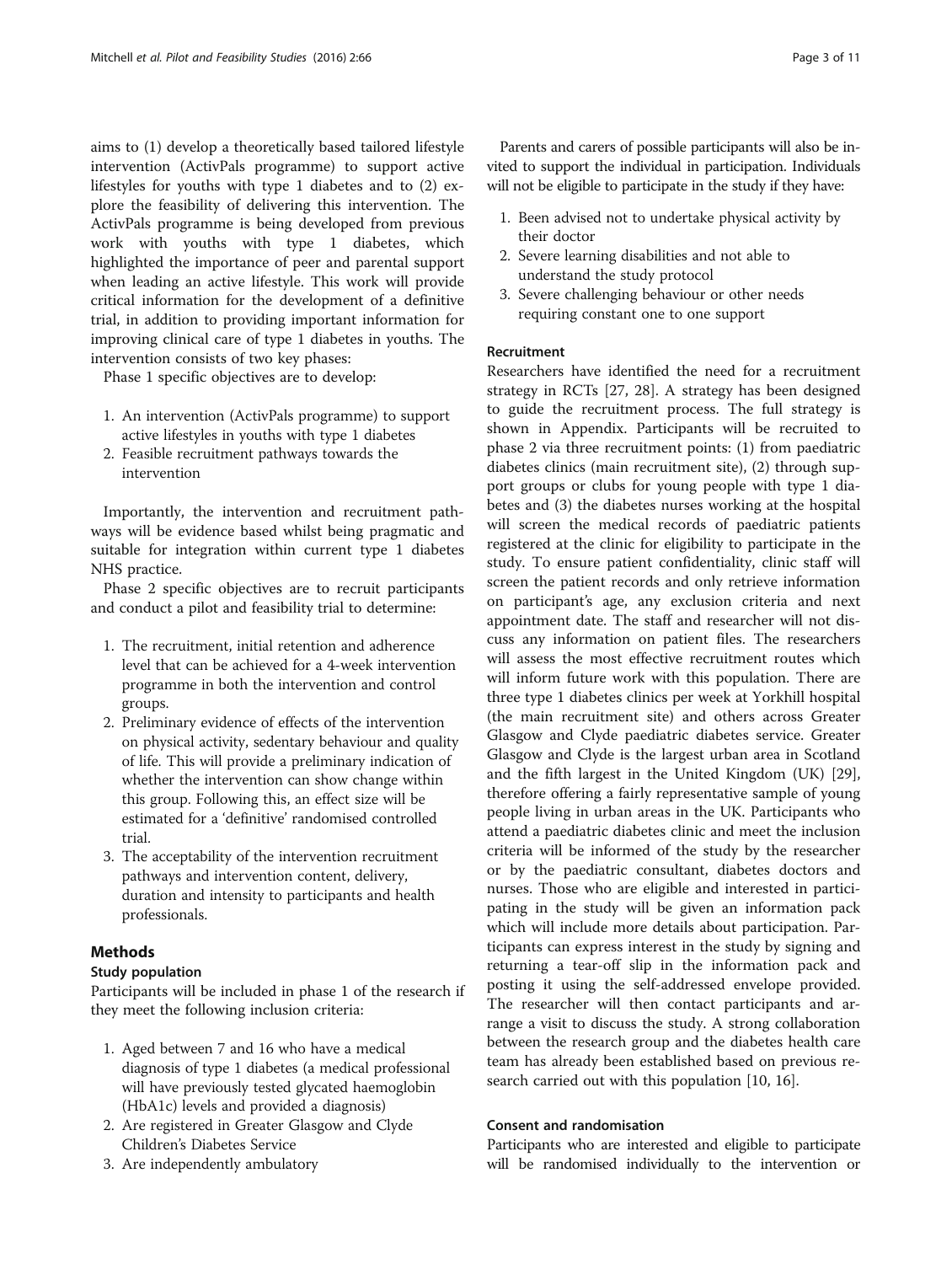control group. As this is a small-scale feasibility and pilot study, the researcher collecting the data will also deliver the intervention. Therefore, it is not possible for the researcher to be blind from the treatment group. Another member of the research team (the PI) will randomise participants and write the treatment allocation for each participant on a piece of paper. This will be placed in a sealed envelope, only to be opened by the researcher immediately before the intervention/control group visit. Consent/assent will be sought at two stages: firstly, for permission from the carer to be contacted by the researcher to arrange appointments and, secondly, written consent/assent to opt into participate in each aspect of the study (physical activity intervention component and interview component). This will be sought at the study visits, once the researcher has discussed the study in detail with participants. Written information sheets will be given to participants (young people and parents/ carers). The researcher will go over the information sheet with participants at the first visit to ensure that participants understand the study protocol and what is being asked of them.

#### Withdrawal of study participants

The participants will be given every opportunity to clarify points they do not understand and, if necessary, ask for more information. Participants will be given sufficient time to consider the information sheets provided. It will be emphasised that the participant may withdraw their consent to participate at any time without loss of benefits to which they otherwise would be entitled. Participants will only be withdrawn from the study by the researcher if the researcher perceives them to be at risk or if there is a serious adverse event. If there is a serious adverse event (e.g. injury from exercise, medical help sought for diabetes), the details of this will be recorded on a Serious Adverse Event form, provided by the local NHS board and national good clinical practice will be followed. The researchers will monitor any adverse events during the study.

### ActivPals intervention

The ActivPals intervention aims to:

- Support youths with type 1 diabetes to initiate and maintain an active lifestyle, including increased MVPA and reduced sedentary behaviour
- Be endorsed by NHS diabetes care staff highlighting a clear integration of physical activity into diabetes care and be of a duration and intensity realistic for roll out in practice

The theoretical framework for the intervention will draw on Social Cognitive Theory [[30](#page-10-0)], which emphasises the importance of self-efficacy and setting realistic goals. Models of peer support [[31\]](#page-10-0), defined as 'support from a person who has experiential knowledge of a specific behaviour or stressor and similar characteristics as the target populations', will also be the key to the intervention. The ActivPals intervention will be tailored to the individual's baseline activity, activity preferences and local opportunities. The inclusion of one or two parents or carers or other support person throughout the full intervention period will be strongly encouraged. The intervention will be delivered by the researcher (first author) who is collecting the data for the study. The intervention consists of (1) an initial physical activity consultation [\[32\]](#page-10-0) incorporating behaviour change techniques and (2) the use of role modelling/peer mentors (athletes and roles models with type 1 diabetes have endorsed the research and have provided video messages to support young people with type 1 diabetes to be more active). The third key component of the intervention is the use of a wearable selfmonitoring device which syncs to a mobile app and website. Continued support using social media/electronic SMS text messages, telephone contact or email will also be made by the researcher to encourage participants to adhere to their physical activity plan. See Fig. [2](#page-4-0) for a diagram of the intervention components.

### Phase 1 (4 months): aim—development of intervention and recruitment pathways

The researchers have identified the key components of the intervention that will be developed and piloted based on prior work with this population. A steering group of diabetes health care professionals and individuals at management level will be established, using the James Lind Alliance framework. The steering group will advise on how these key components are implemented and will assist with refining the intervention. The steering group will help to guide the intervention to the needs of patients, tailor intervention delivery within current clinical practice and support dissemination to a broader audience of patients and diabetes educators.

### Physical activity consultation

The researchers have carried out previous work to identify important components of an intervention [[10](#page-9-0), [16](#page-9-0)]. This includes incorporating behaviour change techniques, education and support for diabetes preparation and a combination of group and one to one support. A physical activity consultation aligns well with these identified components and has been successfully used with other diabetes groups [[32](#page-10-0)]. Guidelines on conducting this consultation have been published for use in adults with diabetes [[32](#page-10-0)]. The consultation will involve an individual or group discussion around physical activity and sedentary behaviour and aims to increase motivation, provide education and develop an individual tailored plan for supporting an active lifestyle.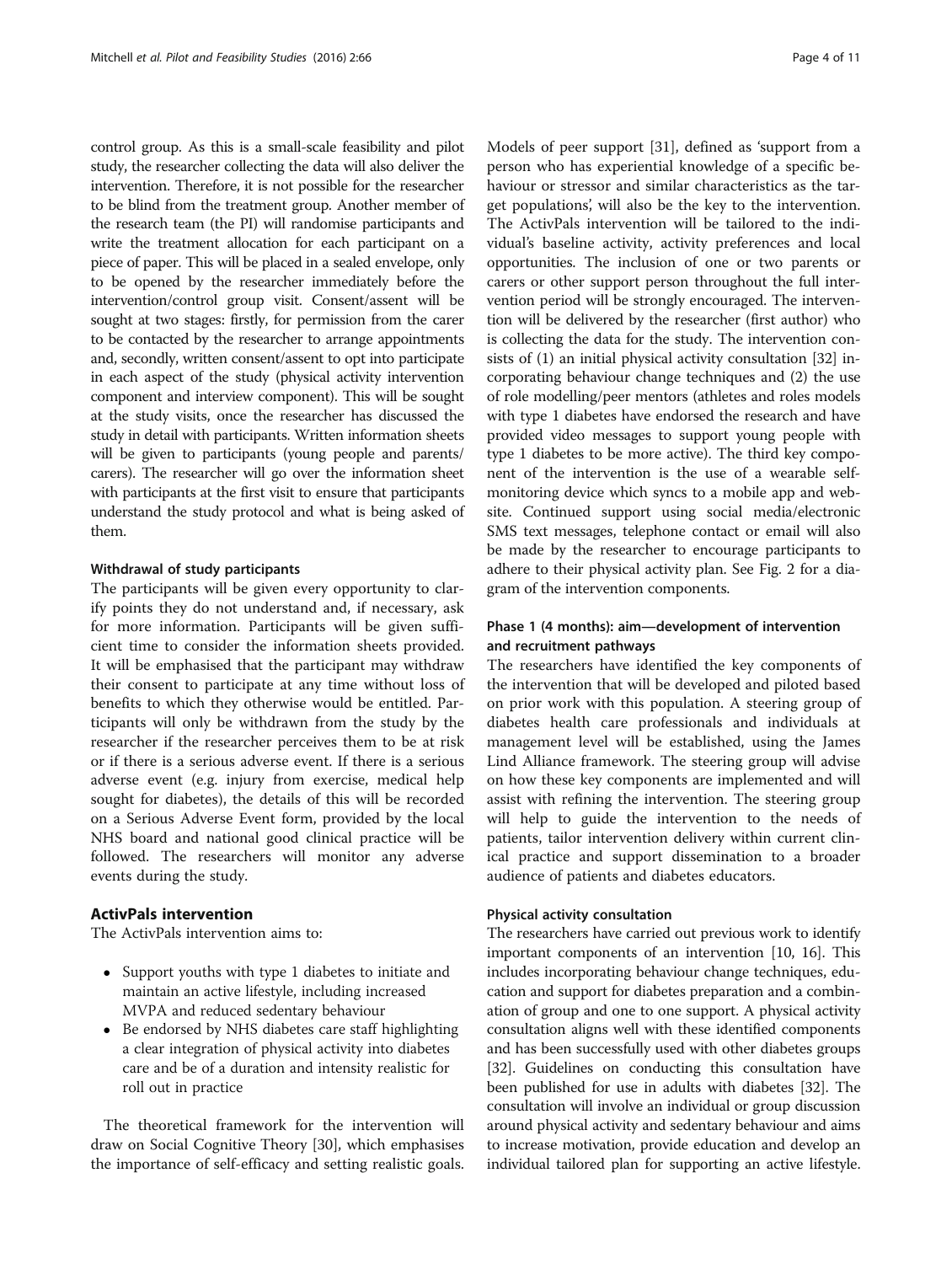<span id="page-4-0"></span>

Strategies and techniques identified as important for supporting behaviour change are incorporated to support initiation and maintenance of an active lifestyle. Examples of strategies which may be included are investigating current physical activity behaviour; discussing benefits, barriers and costs of becoming more active; identifying suitable activities; establishing and enhancing social support and self-efficacy; setting personal goals and discussing relapse prevention (Fig. 2).

### Role modelling/peer mentors

Often, group structured education sessions are offered as part of diabetes care. Group/peer support has been identified as an important component of an intervention to support active lifestyles in our previous research [[10](#page-9-0), [16](#page-9-0)]. During the development of the ActivPals intervention, we will explore how the intervention could be integrated with current diabetes group education sessions. In particular, group sessions offer an opportunity to incorporate peer

support, involving sharing experiences, mentoring and rolemodelling. The suitability and feasibility of including peer support within group educations will be explored during intervention development. In addition, the inclusion of role models/peer mentors will be examined. Peer mentors will be athletes with type 1diabetes identified by the researchers. Motivational videos will be provided as part of the intervention, which will contain information about the benefits of physical activity participation, particularly when living with type 1 diabetes. Participants will be given the link to the 'YouTube' videos and encouraged to watch these regularly in their own time, over the intervention period, to increase PA.

### Continued support through social media/emails or telephone contact

We will explore the possible use of social media, emailing or telephone support as a mechanism for continued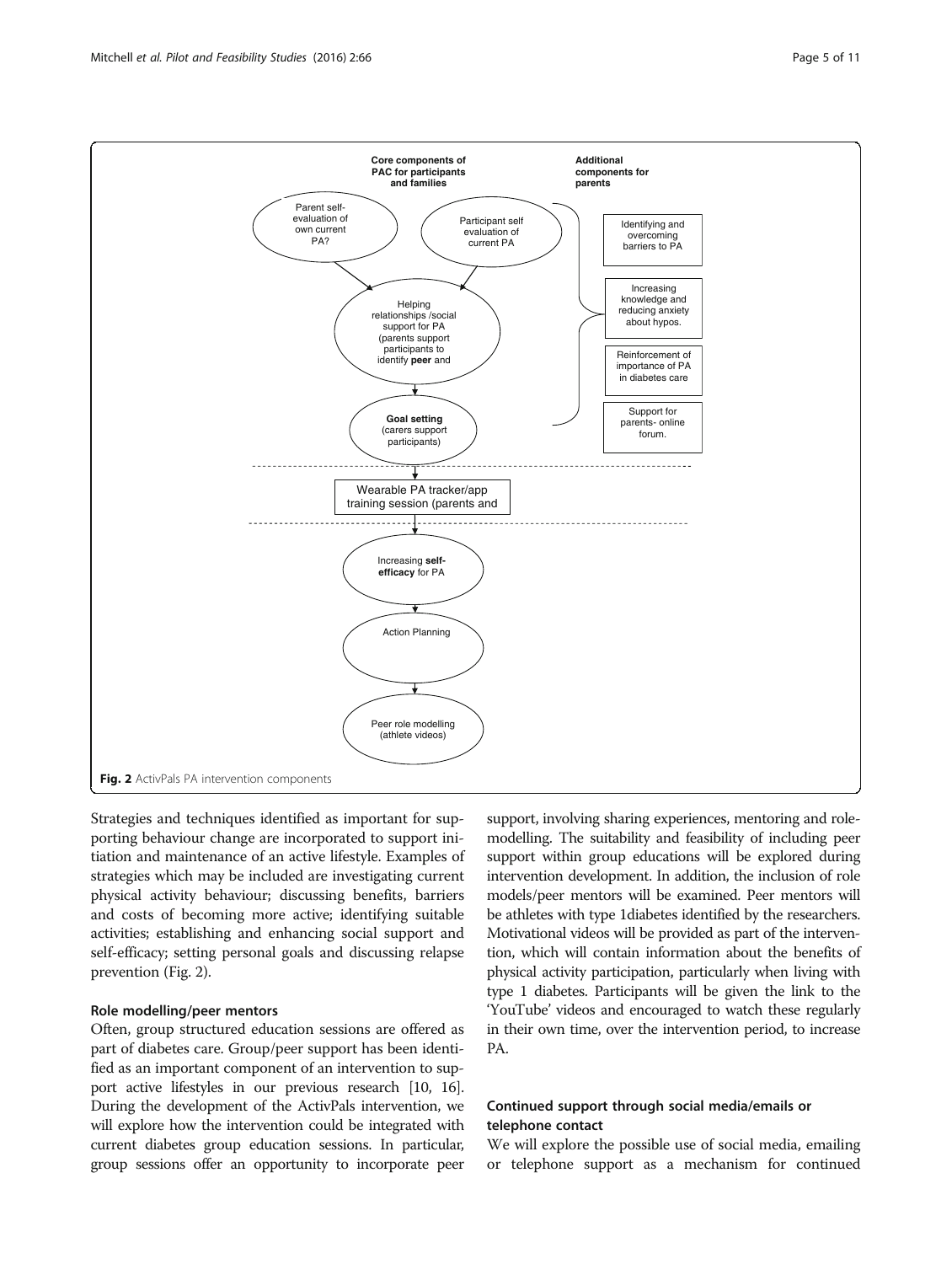support and to provide further information on aspects of diabetes management.

### Phase 2 (8 months): aim—feasibility trial

Once the ActivPals intervention has been developed, we will conduct a feasibility study to explore intervention feasibility and test practical aspects of study design. Based on previous literature, an effect size will be estimated for a subsequent definitive randomised controlled trial.

### Pilot procedures

Participants (child and parent/carer) will be visited a minimum of four times during this pilot study. During visit 1, basic demographic (gender, age), medical information (body mass index, diabetes duration and current therapy), PA and QoL questionnaires (see primary and secondary outcome measures section) will be completed and participants will be given an Actigraph activity monitor and asked to wear this for the next 7 days. An accelerometer wear diary will be given to participants to record attachment and removal.

Visit 2 will occur approximately 8 days later. At this point, activity monitors and wear diaries will be returned and participants will then be randomised into the intervention or control group. At this point, the researcher will open the envelope to reveal the treatment group. Those who have been allocated to the intervention arm of the study will receive the PA consultation and intervention materials. The intervention period will last 4 weeks, after which visit 3 will take place. During this visit, both intervention and control participants will once again be given an Actigraph activity monitor and asked to wear this for the next 7 days. An accelerometer wear diary will again be given to participants to record attachment and removal. Visit 4 will occur approximately 8 days later during which time activity monitors and wear diaries will be returned. Participants will be asked to complete the PA and QoL questionnaires with the researcher. Intervention participants will be invited to participate in a short interview to explore views on

<span id="page-5-0"></span>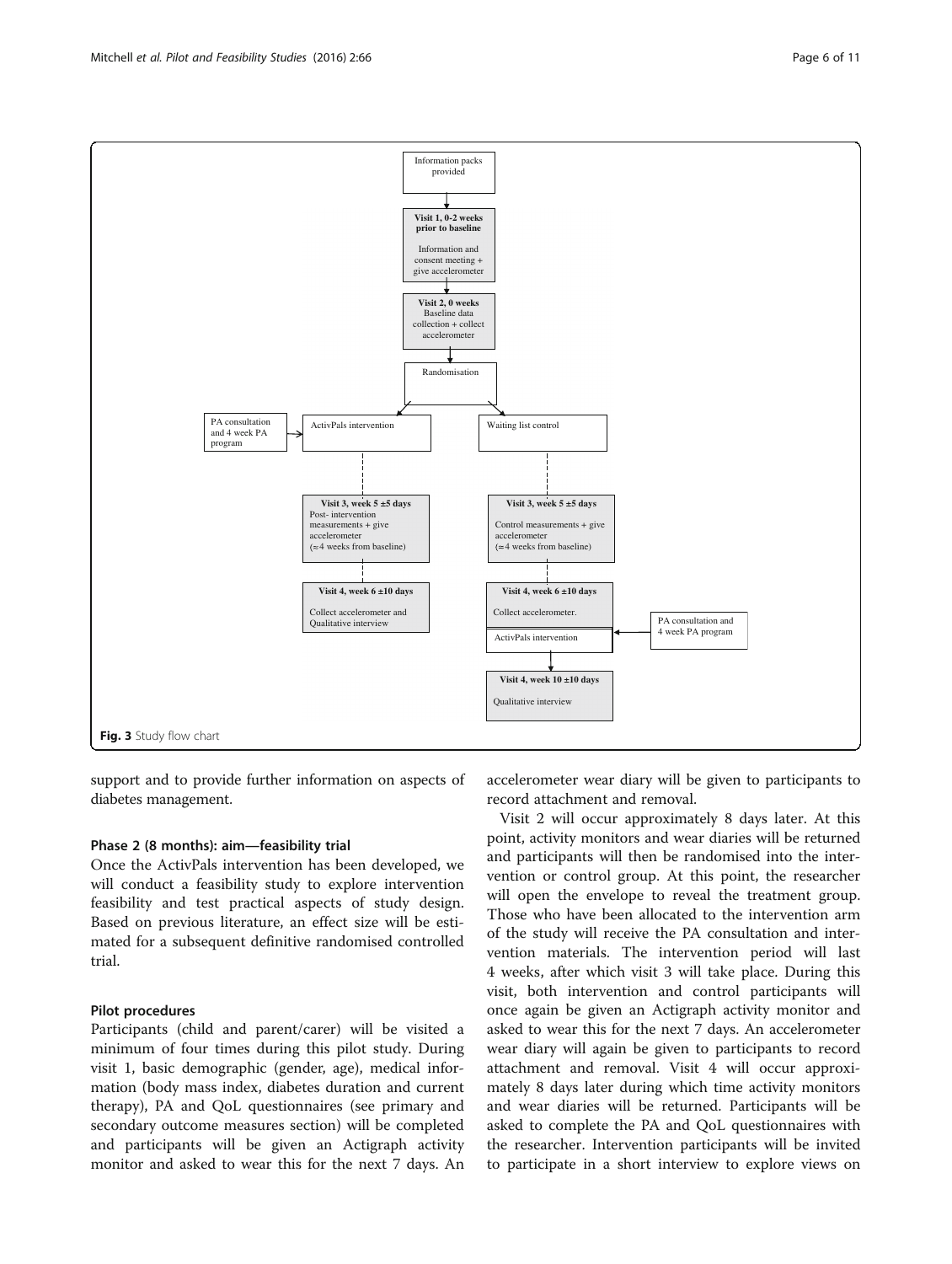the ActivPals intervention programme. At this point, participants in the control group will be offered the physical activity intervention, followed by an interview. A wait list control design will be used as it would be unethical to deny participants' access to an intervention which we believe is likely to be beneficial to health. See Fig. [3](#page-5-0) for study flow chart. More details on the pilot study design are noted below following the PICOT protocol (e.g. Population, Intervention, Comparison group, Outcome measures (feasibility and patient centred) and Timing).

#### Population

See the '[Study population](#page-2-0)' section.

#### Intervention

The ActivPals intervention programme will be developed during phase 1.

#### Comparison group

The comparison group will receive standard diabetes care. Control participants will be offered the intervention after they have completed follow-up outcome measures.

#### Feasibility outcome measures

We will monitor the feasibility of the trial by tracking recruitment, retention and adherence rates of participants and the most effective points of recruitment. In addition, feedback about the delivery of the intervention, intervention content and perceived impact will all be explored through the qualitative interviews with participants and parents, carried out at the end of the study. The researchers will also meet with the steering group at the end of the study to feedback the results and discuss intervention acceptability.

### Patient-centred outcome measures

Objective measures of physical activity and sedentary behaviour will be collected using the Actigraph GT3X+ monitor. This monitor will allow objective recording of daily time spent in sedentary, light and moderate to vigorous physical activity. These monitors are small (approx size of a 2-pound coin) and lightweight (19 g). Participants will be asked to wear the accelerometers around the waist during waking hours for 7 days, excluding water-based activities. Accelerometer data will be downloaded to Actilife software (version 6.4.3). In line with previous studies, a minimum wear time for a valid day will be defined as 6 h/day, with 3 days of data required for analysis inclusion [[33, 34](#page-10-0)].

The primary outcome measure of daily time spent in MVPA and sedentary behaviour will be determined using cut-points calibrated and validated in paediatric studies: sedentary  $\left($  <100 cpm) [[35](#page-10-0)] and MVPA ( $\ge$ 3200 cpm) [[36](#page-10-0)].

In addition to the accelerometer data, information will be gathered about the type, frequency and location (e.g. school) of activities undertaken in the last 7 days. This information will be collected from participants with the help of their parent/cares at baseline and follow-up (post-intervention/control). This questionnaire will be developed based on the findings of a previously conducted survey study [[37\]](#page-10-0).

Generic and disease-specific questionnaires will be used to measure quality of life in participants. The PedsQoL 4.0 Generic Core Scale was used to measure general quality of life [[38\]](#page-10-0). This 23-item questionnaire contains the following subscales: physical functioning, emotional functioning, social functioning and school functioning. A psychosocial health summary score will be calculated from the average of the emotional, social and school functioning subscales, a physical health summary score (from the physical functioning subscale) and a total overall score from the average of all subscales. This scale has shown good reliability and validity in this population [\[38, 39](#page-10-0)]. The PedsQoL 3.0 type 1 Diabetes Module is a 28-item questionnaire measuring diabetes-specific QoL consists of five subscales: diabetes symptoms, treatment barriers, treatment adherence, worry and communication. Patients (self-report) and their parents (proxy-report of the child's QoL) will complete questionnaires by rating items on how much each was a problem in the previous month using a 5-point Likert scale (' $0'$  = never a problem; ' $4'$  = almost always a problem). This questionnaire has been validated and has shown to be reliable in children with type 1 diabetes [\[38](#page-10-0), [40\]](#page-10-0). Changes in general QoL and diabetes module scores will be analysed between intervention and control groups to asses for any trends in intervention effects.

We will also determine key process-related outcomes including intervention recruitment, retention and compliance. As mentioned, a qualitative interview will be carried out post-intervention to determine contextual factors associated with delivery of the intervention and to explore patient and health professional experiences of the ActivPals programme including acceptability of procedures, perceived benefits and difficulties. According to the MRC framework [\[41](#page-10-0)], qualitative research can be valuable for identifying what the important or 'active ingredients' of an intervention are and which elements are not related to the 'treatment effect'. Topics which will be covered include perceptions of project, sport and PA participation, views on intervention components, attitudes towards PA, benefits and barriers towards PA and sustainability of PA. A parent is encouraged to participate in the interview. With the participant's permission, the interviews will be recorded and transcribed. Otherwise, notes taken during the interview will be written up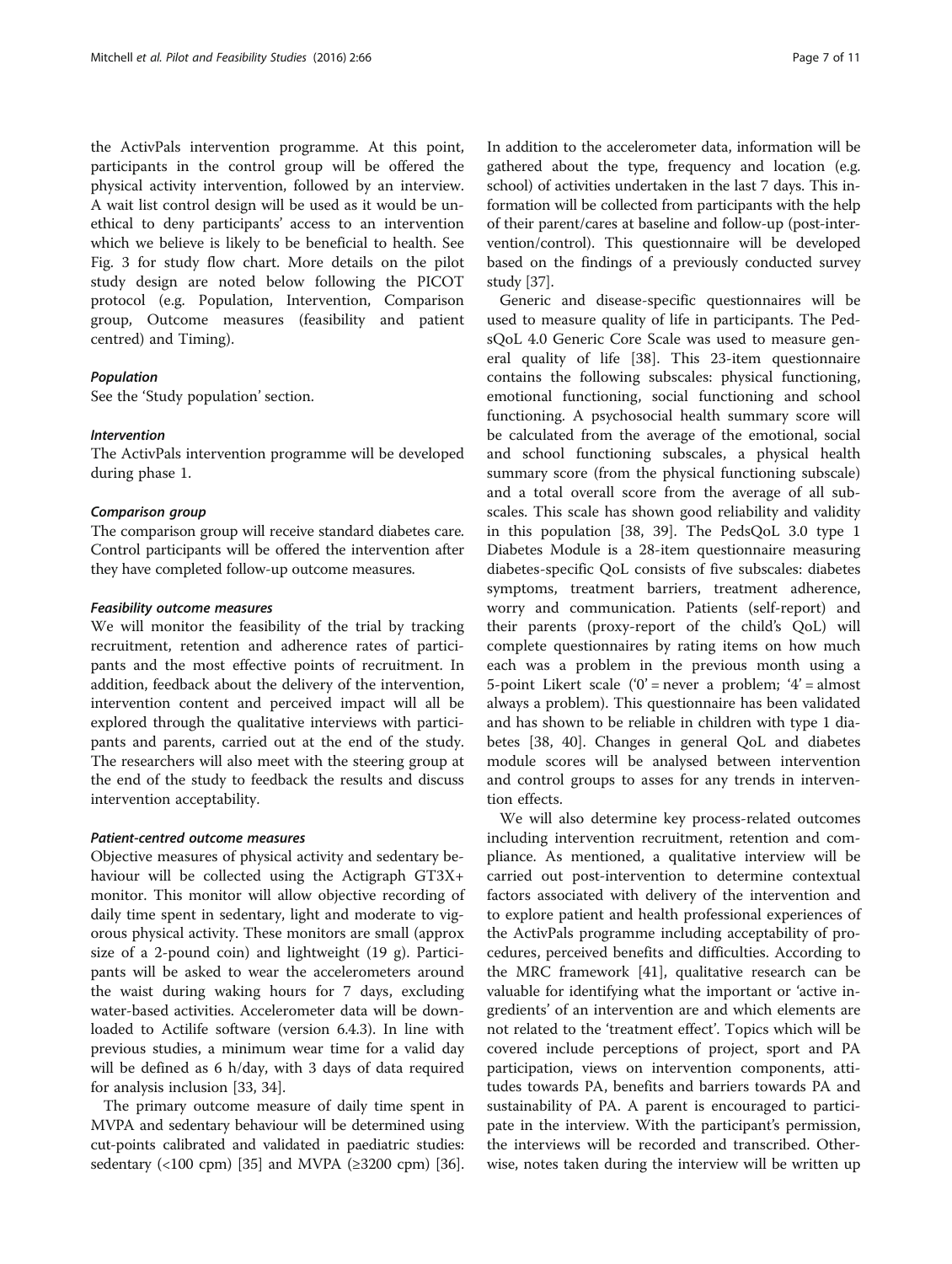in detail as soon as possible afterwards. Interviews will be analysed by thematic analysis. Feasibility and acceptability measures will be reported including programme implementation and fidelity to protocol.

The measures will give an indication of the effects of the intervention on PA levels, sedentary behaviour and quality of life. The acceptability of the measures and missing data will be considered when designing the full-scale trial.

### **Timing**

Outcome measures will be assessed at baseline (before intervention) and 1 month after the initial physical activity consultation appointment.

This pilot RCT will be performed according to the Research Governance Framework for Health and Community Care (second edition, 2006).

#### Statistics and data analysis

Descriptive statistics will be presented (mean and standard deviation) with 95 % confidence intervals presented for each group separately. Changes in physical activity and QoL from baseline and follow-up will be assessed using an ANOVA. As this is a feasibility and pilot study, the study will be underpowered; therefore, quantitative outcomes will be interpreted only as feasibility and pilot data.

#### **Discussion**

This paper describes the ActivPals study aims and design, including information about the intervention, the outcome measures and recruitment process. Whilst there is a strong evidence base which suggests that regular PA can have a range of physical and psychological benefits for youths with type 1 diabetes, an evidence gap exists between the need to promote long-term lifestyle physical activity in type 1 diabetes care and lack of understanding on how to do this. A vital first step in developing this field is development and piloting a theoretically based, pragmatic, lifestyle intervention for youths with type 1 diabetes.

#### Limitations of the research

As this is a small-scale pilot and feasibility study, the researcher (first author) will be recruiting participants, collecting the data and also delivering the intervention. Whilst we acknowledge that a double-blind pilot RCT would strengthen the design of the study, there is limited time and resource with this small-scale pilot study. Therefore, any future funding applications to test the effectiveness of the intervention would include costs for a health professional and research assistant to avoid potential biases in the trial design. Researcher bias will be reduced in the qualitative element of the study as an MSc student, independent to the study, will be conducting the interviews.

The time and funding limitations also restrict the possibility of collecting post-intervention/control follow-

up data. Thus, it is not possible to assess long-term effects of the intervention in this small pilot study. These limitations will be addressed in the next phase of work.

#### Perceived risk

As the aim of the intervention is to increase physical activity levels, changes to lifestyle are encouraged. There is unlikely to be any pain or discomfort associated with increased physical activity. Participants will be advised to carry out prescribed stretches before and after the activity to minimise any muscle stiffness resulting from exercise. These will be described in detail by the researcher when delivering the intervention. Increased exercise can cause hypoglycaemia in those with type 1 diabetes, if they are experiencing low blood sugar levels. Participants will therefore be asked to monitor blood sugar levels before and during exercising, and post exercise, to minimise the risk of this occurring. Participants will follow Greater Glasgow and Clyde children's diabetes service exercise guidelines, which will be included in the intervention information books for parents and young people with type 1 diabetes (intervention resources). The researcher will talk participants through this information during the PA consultation. The intervention will be individualised to each participant's baseline level of activity; therefore, the activity will begin at a level that is comfortable and achievable. Activity intensity, frequency and duration will increase progressively over time. The intervention will be designed by experts working in the physical activity and diabetes field who have experience of advising on appropriate levels and intensity of activity. At the end of the study, the resources will be integrated with current routine care for type 1diabetes (i.e. these will be offered to all patients when they are visiting clinic). Participants will also be given information about support networks and other diabetes care team members they can speak to about increasing physical activity.

#### Strengths of the research

A key strength of this study is that it aligns with the development and feasibility stage of the MRC framework for the development of complex health interventions. The findings from this feasibility and pilot study will generate output critical to the subsequent stage of the MRC framework which is the development and running of a definitive trial exploring the effectiveness of physical activity and sedentary behaviour intervention within type 1 diabetes care (see Fig. [1\)](#page-1-0). Specific output from phase 1 will be a new evidence-based, pragmatic and userinformed intervention and suitable recruitment pathways to support active lifestyles for youths with type 1 diabetes. Specific output from phase 2 will be an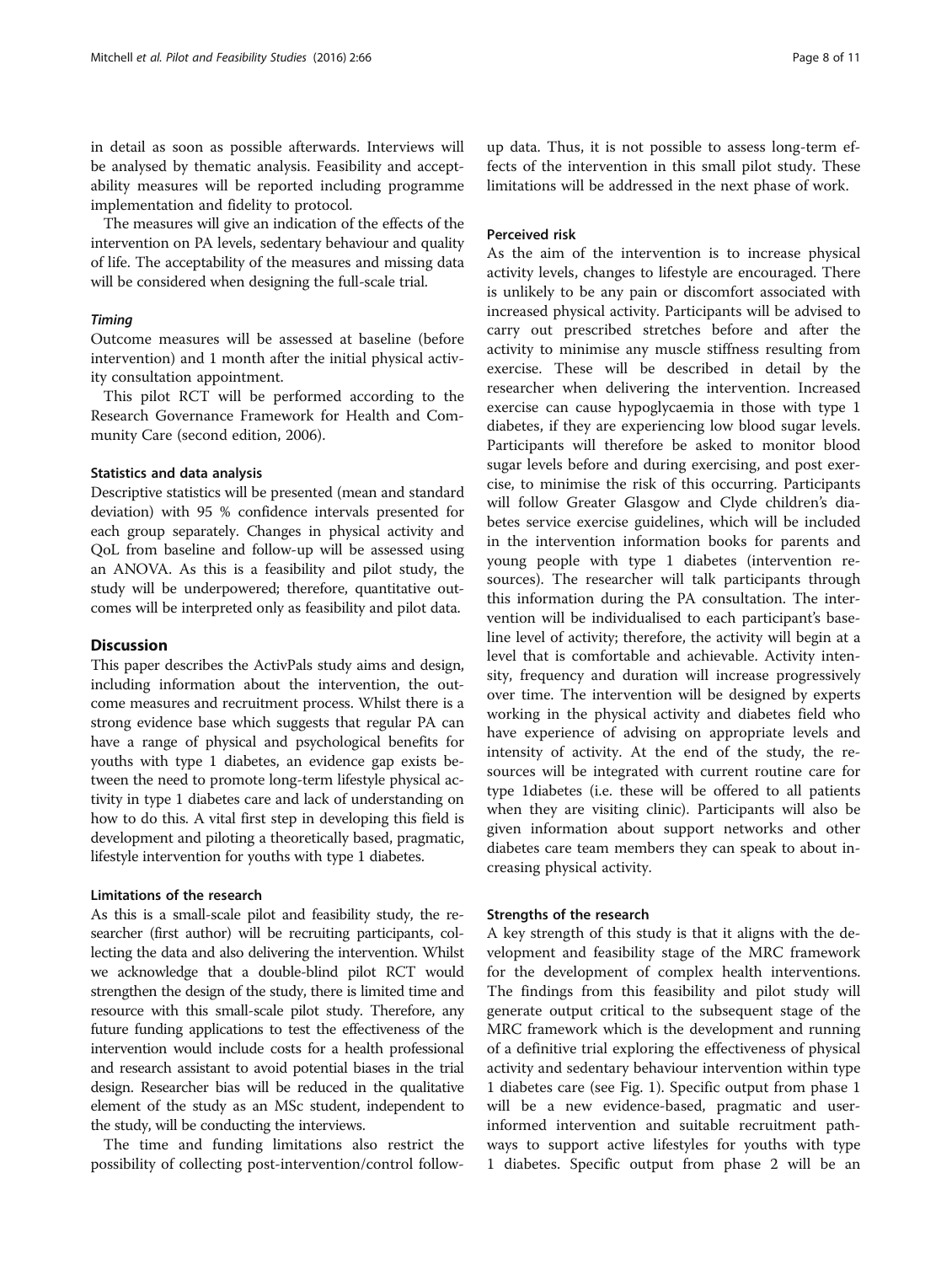<span id="page-8-0"></span>important information on recruitment, initial retention and the adherence level that can be achieved for a 4 week intervention in both the intervention and control groups. In addition, indicative effect of the intervention on physical activity and sedentary behaviour will be important for the definitive trial. Acceptability of the intervention, recruitment pathways and intervention content, delivery, duration, intensity to participants and health professionals will also be explored. The study will therefore lead to new knowledge of direct relevance to the NHS for improving physical activity both in diabetes care and in the care of youths with other chronic conditions. Importantly, the qualitative interviews will provide information about context of young people with type 1 diabetes lives and will also allow us to understand experiences, attitudes, perceptions and behaviours following completion of the ActivPals PA intervention. This exploratory work will be instrumental in designing and developing a full-scale trial to test the effectiveness of the intervention.

The study is currently under way. All participants were recruited from January to March 2016. Results of the study will be submitted for publication from January 2017.

### Appendix

### Recruitment strategy framework Stage 1—pool

a) Identify target group within population or setting Young people aged 7–16 with type 1 diabetes registered at Greater Glasgow & Clyde Paediatric diabetes service.

b) Formative evaluation of recruitment approaches

A multipoint recruitment strategy will be used to recruit from three main sources:

- GG & C paediatric diabetes clinics (main recruitment site)
- New start (newly diagnosed) groups or support groups or clubs for young people with type 1 diabetes
- Screen medical records of paediatric patients registered at the clinic for eligibility to participate in the study

Stage 2—invited

a) Offer invitation (January 2016–March 2016)

Information packs will be given out/sent to the paediatric diabetes service and support groups by the research associate (RA). These will contain a letter introducing the study and information sheets for:

a) Children aged 7–11

- b) Young people aged 12–16
- c) A relative/parent

If participants would like to be contacted by the RA with more information about the study, they are invited to sign and return the tear-off slip in the self-addressed envelope provided.

b) Monitor response uptake (January 2016–March 2016)

As monitoring the responses allows the researchers to evaluate the effectiveness of the recruitment strategy (Foster et al., 2011), the RA will monitor how many tear slips are returned and where the participants were recruited from. This will allow the team to asses to most effective recruitment point.

Telephone reminders have been identified as an effective strategy for recruitment (Treweek et al., 2010); therefore, the researcher will phone participants who have not returned their tear-off slip within a 2-week period. This active method will serve as a reminder to participants and facilitate awareness of the study. Participants can inform the researcher if they want more information about the study or if they do not want to take part in the study. If the information pack has been lost, the researcher will send out another information pack.

Once all of the participant slips have either returned forms or have confirmed to the research secretary that they do not want to take part in the study, the research team will review the number of consenting participants and assess the success of the recruitment strategy.

### Stage 3—responded (January 2016–March 2016)

Participants who requested more information about the study will be contacted by the RA to agree a date and time for a home visit. This date/time will also be agreed with a parent or nominated carer to ensure they also receive information about the study.

a) Re-invitation to responders before intervention begins

Foster et al. (2011) suggest that recruitment and retention to PA studies can be strengthened if participants are invited to participate face to face. Thus, the RA will visit each interested participant in their home (or alternative venue if preferred by participant) to provide more information about the study. Consent forms will also be given to the participants and parent/carer. Consent forms can either be filled in whilst the RA is present or these can be left with participants to allow them time to consider their participation. If the participant is 11 years or younger, a parent/carer must provide consent on the young persons' behalf, agreeing that they will support the participant to take part in the programme. There will also be an opportunity for participants, parent and carers to ask questions pants about the study.

b) Facilitate attendance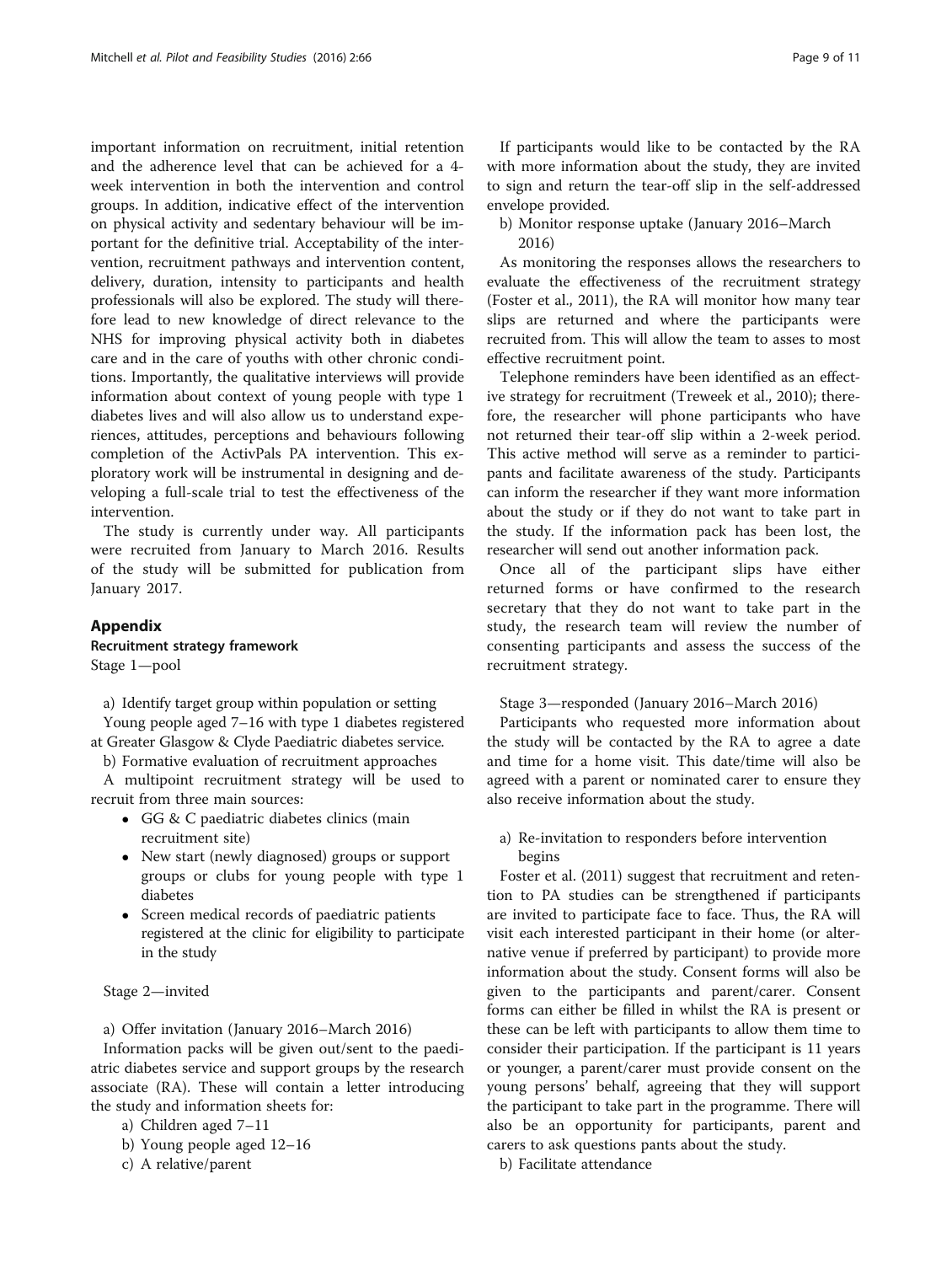<span id="page-9-0"></span>Evidence suggests that greater contact between trial advisors and recruiting sites may increase recruitment (Liénard 2006; Monaghan 2007). Therefore, the researcher will carry out follow-up phone calls to interested participants. These will also act as reminders to participants, parents/carers who have not returned consent forms. Participants will also be encouraged to contact the research team (or an identified colleague independent of the research team) with any other queries.

c) Establish eligibility

- Seven to 16 years with type 1 diabetes registered at Greater Glasgow and Clyde Paediatric diabetes service.
- Independently ambulatory
- Are able to undertake physical activity (i.e. have not been advised against doing more PA)
- Do not have a severe learning disability (and therefore unable to understand the study protocol)
- Do not have severe challenging behaviour or other needs requiring constant one to one support

#### d) Screen participants

Participants will we be screened for eligibility based on the inclusion/exclusion criteria.

e) Check all consent has been obtained

The RA will monitor and follow up consent forms. The chief investigator will ensure informed consent is obtained before any of the specific protocol procedures are carried out.

- f) Baseline measurements carried out
- g) Randomisation into intervention group/offer starting date (January 2016)

Participants will be randomised into the ActivPals intervention group or the waiting control group.

Stage 4—intervention begins (February 2016–April 2016)

#### Acknowledgements

We would like to thank Yorkhill Children's Charity for funding this research.

#### Authors' contributions

AK is the PI of the study and designed the protocol. FM drafted the protocol paper. All authors contributed to redrafting and editing of the manuscript. All authors read and approved the final manuscript.

#### Competing interests

The authors declare that they have no competing interests.

### Ethics approval and consent to participate

The study will be carried out in accordance with the World Medical Association Declaration of Helsinki (1964) and its revisions (Tokyo (1975), Venice (1983), Hong Kong (1989), Somerset West (1996), Edinburgh (2000), Washington DC (2002), Tokyo (2004), Seoul (2008), Fortaleza (2013)). Favourable ethical opinion has been sought from an appropriate REC. Patients will only be allowed to enter the study once they have provided written informed consent or their next of kin have provided written informed consent.

#### Author details

<sup>1</sup> Physical Activity and Health Group, University of Strathclyde, Glasgow, Scotland. <sup>2</sup>Children's Diabetes Service, Greater Glasgow and Clyde, Yorkhill Hospital, Glasgow, Scotland.

#### Received: 31 May 2016 Accepted: 20 October 2016 Published online: 08 November 2016

#### References

- 1. Atkinson MA, Maclaren NK. The pathogenesis of insulin-dependent diabetes mellitus. N Engl J Med. 1994;331:1428–36.
- 2. Wild S, Roglic G, Green A, Sicree R, King H. Global prevalence of diabetes: estimates for the year 2000 and projections for 2030. Diabetes Care. 2004;27(5):1047–53. doi[:10.2337/diacare.27.5.1047](http://dx.doi.org/10.2337/diacare.27.5.1047).
- 3. Kanavos P, van den Aardweg S, Schurer W. Diabetes expenditure, burden of disease and management in 5 EU countries. London: London school of economics; 2012.
- 4. Patterson CC, Dahlquist GG, Gyurus E, Green A, Soltesz G. Incidence trends for childhood type 1 diabetes in Europe during 1989-2003 and predicted new cases 2005-2020: a multicentre prospective registration study. Lancet. 2009;373:2027–33.
- 5. Kalyva E, Malakonaki E, Eiser C, Mamoulakis D. Health related quality of life (HrQoL) of children with type 1 diabetes mellitus (T1DM): self and parental perceptions. Pediatr Diabetes. 2011;12:34–40.
- 6. Wennick A, Hallström I, Lindgren B, Bolin K. Attained education and selfassessed health later in life when diagnosed with diabetes in childhood: a population-based study. Pediatr Diabetes. 2011;12(7):619–26.
- 7. Kennedy A, Nirantharakumar K, Chimen M, Pang TT, Hemming K, Andrews RC, et al. Does exercise improve glycaemic control in type 1 diabetes? A systematic review and meta-analysis. PLoS One. 2013;8:3.
- 8. Kilpatrick ES. The rise and fall of HbA1c as a risk marker for diabetes complications. Diabetologia. 2012;55(8):2089–91. doi:[10.1007/s00125-012-](http://dx.doi.org/10.1007/s00125-012-2610-5) [2610-5](http://dx.doi.org/10.1007/s00125-012-2610-5).
- 9. Cho YH, Hing S, Craig ME, et al. Microvascular complications assessment in adolescents with 2- to 5-yr duration of type 1 diabetes. Pediatr Diabetes. 2011;12:682–9.
- 10. MacMillan F, Kirk A, Mutrie N, Matthews L, Robertson K, Saunders DH. A systematic review of physical activity and sedentary behavior intervention studies in youths with type 1 diabetes: study characteristics, intervention design, and efficacy. Pediatr Diabetes. 2014;15(3):175–89. doi:[10.1111/pedi.](http://dx.doi.org/10.1111/pedi.12060) [12060.](http://dx.doi.org/10.1111/pedi.12060)
- 11. Quirk H, Blake H, Tennyson R, Randell TL, Glazebrook C. Physical activity interventions in children and young people with type 1 diabetes mellitus: a systematic review with meta-analysis. Diabet Med. 2014;31(10):1163–73. doi[:10.1111/dme.12531](http://dx.doi.org/10.1111/dme.12531).
- 12. WHO. Global recommendations on physical activity for health. Geneva: World Health Organization; 2010.
- 13. Robertson K AP, Scheiner G, Hanas R, Riddell M. ISPAD clinical practice consensus guidelines 2014 compendium: exercise in children and adolescents with diabetes. Pediatr Diabetes. 2014;9(1):65-77.
- 14. Maggio A, Hofer MF, Martin X, Marchand L, Beghetti M, Farpour-Lambert N. Reduced physical activity level and cardiorespiratory fitness in children with chronic diseases. Eur J Pediatr. 2010;169:1187–93.
- 15. Valerio G, Spagnuolo M, Lombardi F, Spadaro R, Siano M, Franzese A. Physical activity and sports participation in children and adolescents with type 1 diabetes mellitus. Nutr Metab Cardiovasc Dis. 2007;17(5):376–82.
- 16. MacMillan F, Kirk A, Mutrie N, Robertson K. Physical activity and sedentary behaviour in Scottish youths with type 1 diabetes. Pract Diabetes. 2014;31(6):228c–33. doi[:10.1002/pdi.1874](http://dx.doi.org/10.1002/pdi.1874).
- 17. Tremblay M, LeBlanc A, Janssen I, Kho M, Hicks A, Murumets K, Colley R, Duggan M. Canadian sedentary behaviour guidelines for children and youths. Appl Physiol Nutr Metab. 2011;36:59–64.
- 18. Newton KH, Wiltshire EJ, Elley CR. Pedometers and text messaging to increase physical activity randomized controlled trial of adolescents with type 1 diabetes. Diabetes Care. 2009;32:813–5.
- 19. Faulkner M, Fleet S, Hepworth J. A personalized approach to exercise promotion in adolescents with type 1 diabetes. Pediatr Diabetes. 2010;11:166–74.
- 20. Mosher PE, Nash MS, Perry AC, LaPerriere AR, Goldberg RB. Aerobic circuit exercise training: effect on adolescents with well-controlled insulindependent diabetes mellitus. Arch Phys Med Rehabil. 1998;79:652–7.